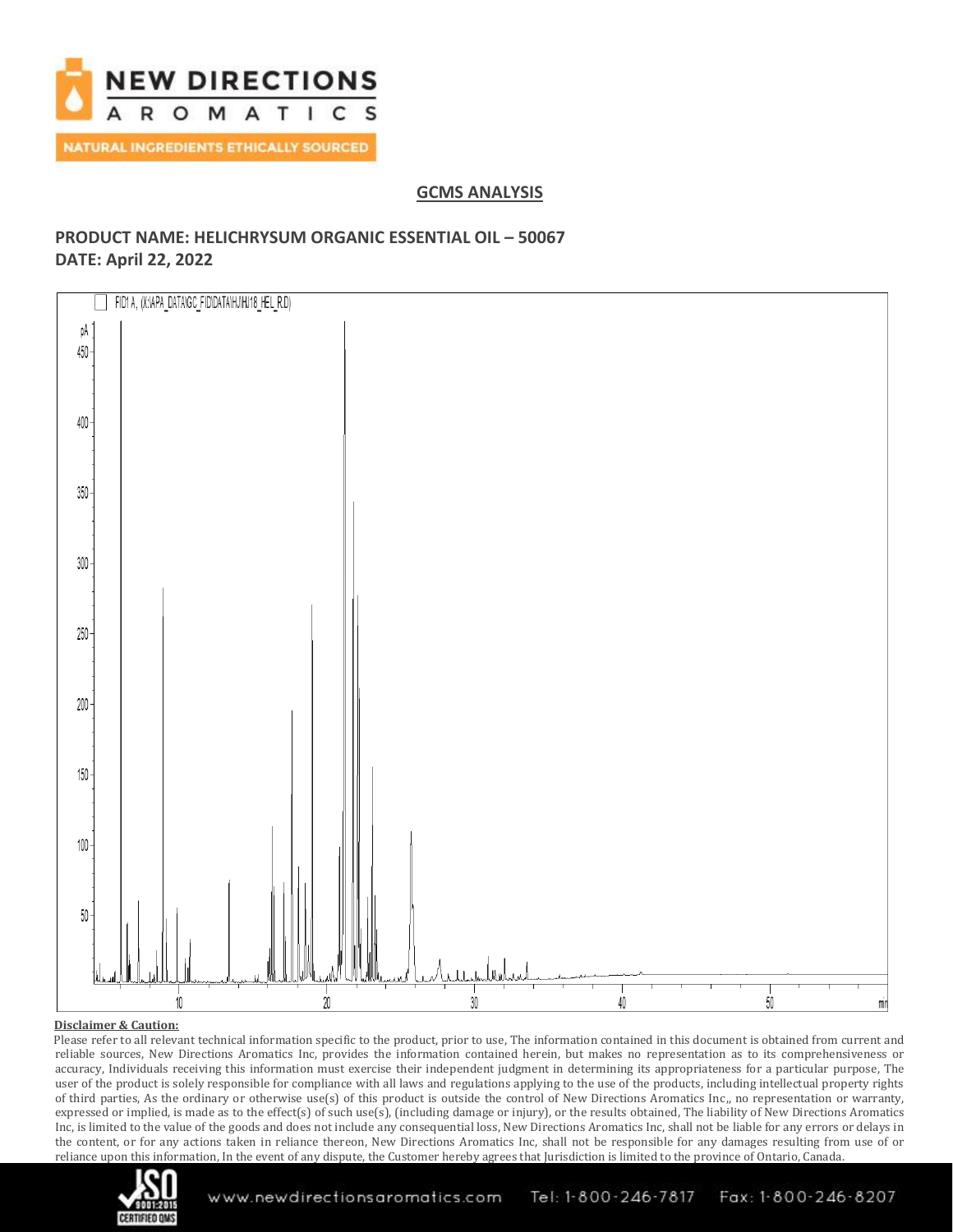

## **GCMS ANALYSIS (cont'd,)**

### **PRODUCT NAME: HELICHRYSUM ORGANIC ESSENTIAL OIL – 50067**

| <b>Peak</b>             | RT (min) | <b>Compound name</b>           | $\frac{0}{0}$ |
|-------------------------|----------|--------------------------------|---------------|
|                         | 4,59     | 2-HEPTENE, 2-METHYL-           | 0,10          |
| $\overline{2}$          | 4,83     | <b>NONANE</b>                  | 0,03          |
| $\overline{3}$          | 4,94     | <b>ISOVALERALDEHYDE</b>        | 0,02          |
| $\overline{\mathbf{4}}$ | 5,35     | PROPANONE ISOMER               | 0,03          |
| $\overline{5}$          | 5,44     | 3-PENTANONE                    | 0,03          |
| 6                       | 5,52     | <b>BORNYLENE</b>               | 0,04          |
| $\overline{7}$          | 5,64     | 3-PENTANONE, 2-METHYL-         | 0,07          |
| 8                       | 6,05     | alpha-PINENE                   | 25,67         |
| 9                       | 6,48     | alpha-FENCHENE                 | 0,36          |
| 10                      | 6,60     | <b>CAMPHENE</b>                | 0,17          |
| 11                      | 6,66     | 3-HEXANONE, 4-METHYL-          | 0,15          |
| 12                      | 7,23     | beta-PINENE                    | 0,52          |
| 13                      | 7,47     | <b>PINADIENE</b>               | 0,02          |
| 14                      | 7,57     | delta2-CARENE                  | 0,01          |
| 15                      | 7,92     | COMPOUND Mw=152                | 0,01          |
| 16                      | 8,02     | beta-MYRCENE                   | 0,07          |
| 17                      | 8,20     | alpha-PHELLANDRENE             | 0,03          |
| 18                      | 8,30     | ISOBUTYL 2-METHYLBUTYRATE      | 0,05          |
| 19                      | 8,48     | alpha-TERPINENE                | 0,23          |
| 20                      | 8,89     | <b>LIMONENE</b>                | 2,96          |
| 21                      | 9.13     | 1,8-CINEOLE                    | 0,46          |
| 22                      | 9,46     | cis-beta-OCIMENE               | 0,01          |
| 23                      | 9,85     | gamma-TERPINENE                | 0,52          |
| 24                      | 9,89     | trans-beta-OCIMENE             | 0,03          |
| 25                      | 10,39    | p-CYMENE                       | 0,18          |
| 26                      | 10,58    | 2-METHYLBUTYL 2-METHYLBUTYRATE | 0,11          |
| 27                      | 10,72    | <b>TERPINOLENE</b>             | 0,46          |
| 28                      | 19,0     | <b>ISOBUTYL ANGELATE</b>       | 0,11          |
| 29                      | 10,79    | <b>ALIPHATIC ESTER</b>         | 0,02          |
| 30                      | 10,92    | <b>AMYL ISOVALERATE</b>        | 0,02          |

#### **Disclaimer & Caution:**

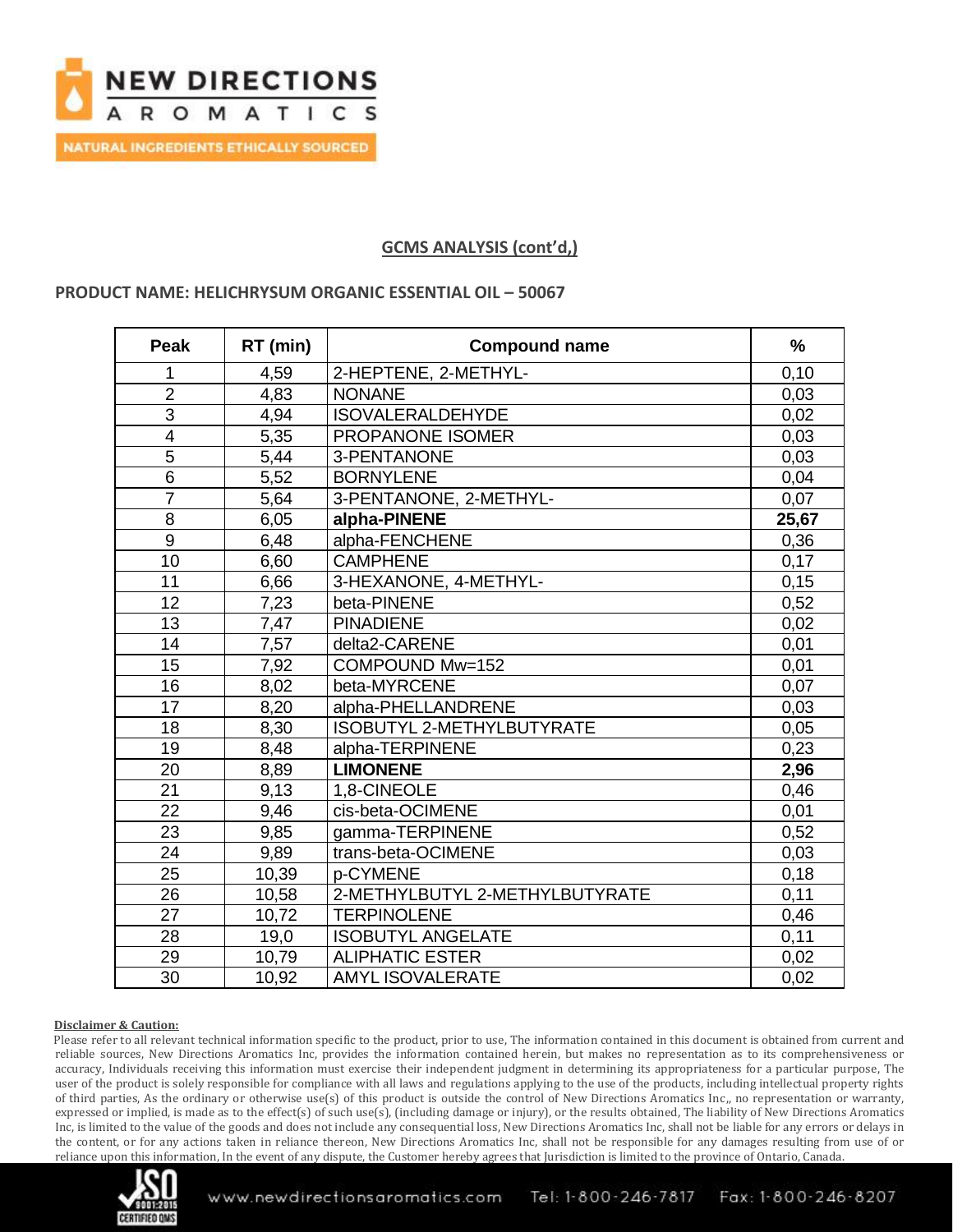

## **GCMS ANALYSIS** *(cont'd,)*

### **PRODUCT NAME: HELICHRYSUM ORGANIC ESSENTIAL OIL – 50067**

| <b>Peak</b> | RT (min) | <b>Compound name</b>             | $\frac{9}{6}$ |
|-------------|----------|----------------------------------|---------------|
| 31          | 11,09    | 3-HEXEN-1-OL ACETATE             | 0,03          |
| 32          | 11,31    | <b>TRIDECANE</b>                 | 0,01          |
| 33          | 11,89    | 5-HEPTEN-2-ONE, 6-METHYL-        | 0,02          |
| 34          | 12,90    | <b>ALIPHATIC ESTER</b>           | 0,02          |
| 35          | 13,27    | <b>ISOAMYL ANGELATE</b>          | 0,07          |
| 36          | 13,37    | 2-METHYLBUTYL ANGELATE           | 0,84          |
| 37          | 13,63    | 2-NONANONE                       | 0,04          |
| 38          | 14,24    | <b>TETRADECANE</b>               | 0,03          |
| 39          | 14,49    | HEXYL 2-METHYLBUTYRATE           | 0,04          |
| 40          | 14,62    | METHYL-p-CRESOL                  | 0,02          |
| 41          | 14,85    | <b>ALIPHATIC ESTER</b>           | 0,02          |
| 42          | 15,14    | <b>HEXYL ANGELATE</b>            | 0,06          |
| 43          | 15,30    | <b>NERYL OXIDE</b>               | 0,04          |
| 44          | 15,33    | <b>ALIPHATIC ESTER</b>           | 0,04          |
| 45          | 15,46    | <b>SESQUITERPENE</b>             | 0,01          |
| 46          | 16,01    | <b>ISOLEDENE</b>                 | 0,25          |
| 47          | 16,13    | <b>YLANGENE</b>                  | 0,33          |
| 48          | 16,29    | alpha-COPAENE                    | 1,62          |
| 49          | 16,42    | <b>ISOITALICENE</b>              | 0,87          |
| 50          | 16,56    | 2-NONANOL                        | 0,02          |
| 51          | 16,78    | HEPTANE-3,5-DIONE, 2,4-DIMETHYL- | 0,07          |
| 52          | 17,08    | <b>LINALOOL</b>                  | 0,78          |
| 53          | 17,19    | <b>HEXYL ANGELATE ISOMER</b>     | 0,39          |
| 54          | 17,37    | <b>SATIVENE</b>                  | 0,02          |
| 55          | 17,47    | alpha-GURJUNENE                  | 0,02          |
| 56          | 17,64    | <b>ITALICENE</b>                 | 3,08          |
| 57          | 17,75    | <b>ITALICENE ISOMER</b>          | 0,01          |
| 58          | 17,86    | <b>ITALICENE ISOMER</b>          | 0,03          |
| 59          | 17,97    | 3,5-DIMETHYLOCTANE-4,6-DIONE     | 0,70          |
| 60          | 18,07    | alpha-cis-BERGAMOTENE            | 1,18          |

#### **Disclaimer & Caution:**

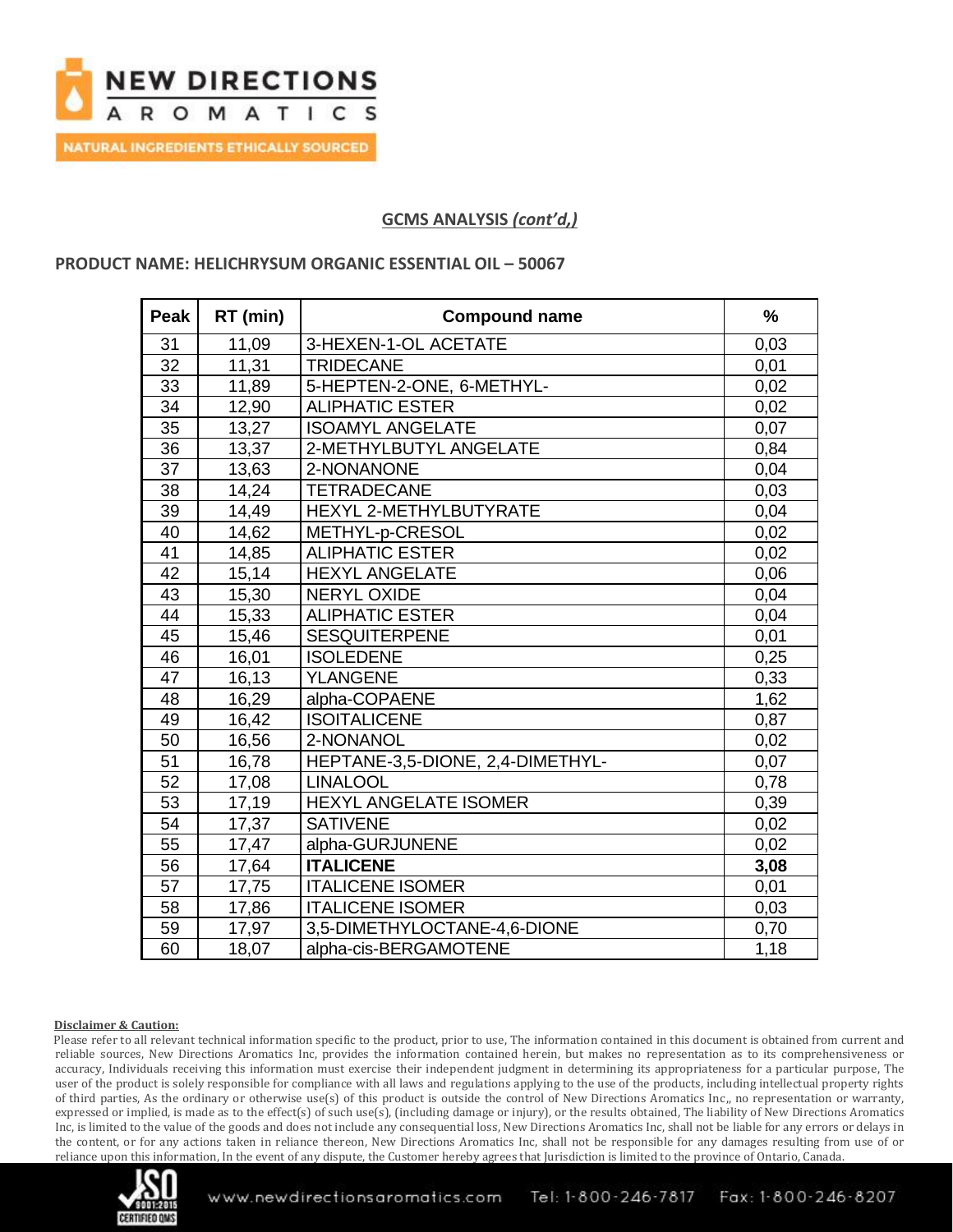

# **GCMS ANALYSIS** *(cont'd,)*

### **PRODUCT NAME: HELICHRYSUM ORGANIC ESSENTIAL OIL – 50067**

| Peak            | RT (min) | <b>Compound name</b>    | $\frac{0}{0}$ |
|-----------------|----------|-------------------------|---------------|
| 61              | 18,16    | <b>FENCHOL</b>          | 0,07          |
| 62              | 18,35    | <b>ISOCARYOPHYLLENE</b> | 0,12          |
| 63              | 18,53    | alpha-trans-BERGAMOTENE | 0,90          |
| 64              | 18,75    | <b>TERPINENE-4-OL</b>   | 0,27          |
| 65              | 19,01    | beta-CARYOPHYLLENE      | 4,84          |
| 66              | 19,11    | 6.9-GUAIADIENE          | 0,18          |
| 67              | 19,20    | <b>HEXYL CAPROATE</b>   | 0,01          |
| 68              | 19,26    | COMPOUND Mw=168         | 0,03          |
| 69              | 19,36    | <b>SESQUITERPENE</b>    | 0,02          |
| 70              | 19,55    | <b>COPACAMPHENE</b>     | 0,07          |
| $\overline{71}$ | 19,75    | <b>SESQUITERPENE</b>    | 0,02          |
| 72              | 19,85    | COMPOUND Mw=168         | 0,02          |
| 73              | 19,95    | epi-beta-SANTALENE      | 0,04          |
| 74              | 20,02    | <b>SESQUITERPENE</b>    | 0,07          |
| 75              | 20,11    | <b>ALIPHATIC ESTER</b>  | 0,02          |
| 76              | 20,20    | ALLO-AROMADENDRENE      | 0,13          |
| 77              | 20,37    | E-beta-FARNESENE        | 0,27          |
| 78              | 20,47    | <b>SESQUITERPENE</b>    | 0,08          |
| 79              | 20,58    | <b>SESQUITERPENE</b>    | 0,03          |
| 80              | 20,63    | <b>ZONARENE</b>         | 0,06          |
| 81              | 20,77    | alpha-HUMULENE          | 0,30          |
| 82              | 20,86    | <b>CURCUMENE ISOMER</b> | 0,09          |
| 83              | 42,3     | gamma-SELINENE          | 1,25          |
| 84              | 20,90    | <b>CURCUMENE ISOMER</b> | 0,41          |
| 85              | 20,96    | Z-beta-FARNESENE        | 0,34          |
| 86              | 21,05    | gamma-MUUROLENE         | 0,50          |
| 87              | 21,21    | gamma-CURCUMENE         | 13,90         |
| 88              | 21,46    | <b>SESQUITERPENE</b>    | 0,04          |
| 89              | 21,59    | COMPOUND Mw=222         | 0,04          |
| 90              | 21,79    | <b>NERYL ACETATE</b>    | 5,84          |

#### **Disclaimer & Caution:**

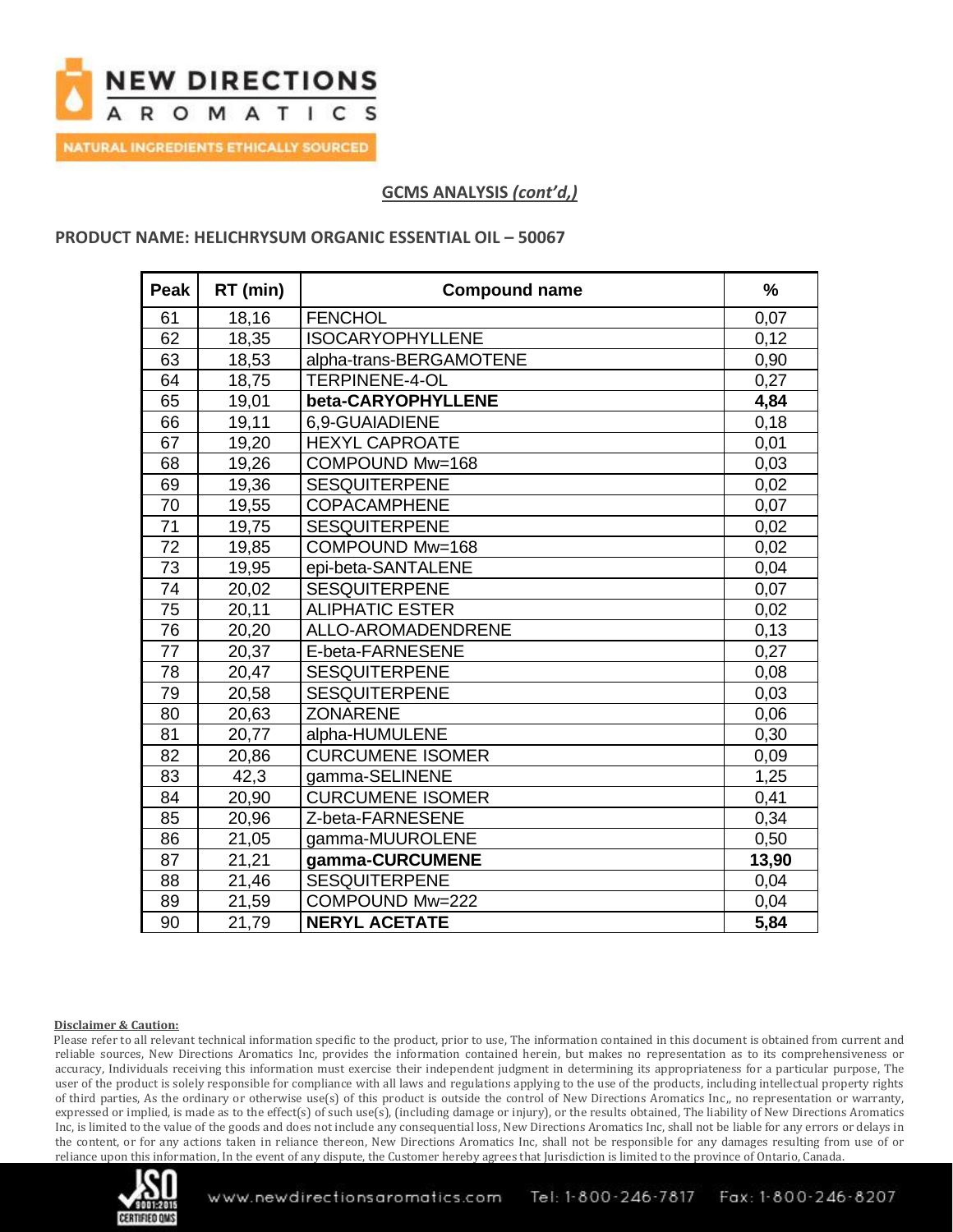

## **GCMS ANALYSIS** *(cont'd,)*

### **PRODUCT NAME: HELICHRYSUM ORGANIC ESSENTIAL OIL – 50067**

| Peak | RT (min) | <b>Compound name</b>          | $\frac{0}{0}$ |
|------|----------|-------------------------------|---------------|
| 91   | 21,88    | <b>EREMOPHILENE</b>           | 0,43          |
| 92   | 22,11    | beta-SELINENE                 | 6,18          |
| 93   | 22,21    | alpha-SELINENE                | 3,64          |
| 94   | 22,30    | beta-CURCUMENE                | 0,52          |
| 95   | 22,37    | <b>SESQUITERPENE</b>          | 0,03          |
| 96   | 22,46    | <b>SESQUITERPENE</b>          | 0,05          |
| 97   | 22,60    | <b>SESQUITERPENE Mw=202</b>   | 0,02          |
| 98   | 22,70    | <b>ALIPHATIC ESTER</b>        | 0,09          |
| 99   | 22,77    | delta-CADINENE                | 0,82          |
| 100  | 22,91    | gamma-CADINENE                | 0,28          |
| 101  | 23,00    | 7-epi-alpha-SELINENE          | 0,11          |
| 102  | 23,08    | alpha-CURCUMENE               | 1,92          |
| 103  | 23,10    | trans-alpha-BISABOLENE        | 0,11          |
| 104  | 23,26    | <b>NERYL PROPIONATE</b>       | 0,76          |
| 105  | 23,36    | <b>NEROL</b>                  | 0,48          |
| 106  | 23,47    | CADINA-1,4-DIENE              | 0,11          |
| 107  | 23,67    | alpha-AMORPHENE               | 0,05          |
| 108  | 23,92    | 2-PHENYLETHYL ACETATE         | 0,02          |
| 109  | 24,11    | COMPOUND Mw=222               | 0,03          |
| 110  | 24,25    | beta-DAMASCENONE              | 0,04          |
| 111  | 24,41    | AROMATIC COMPOUND Mw=194      | 0,01          |
| 112  | 24,58    | <b>MENTHATRIENIC COMPOUND</b> | 0,06          |
| 113  | 24,84    | trans-CALAMENENE              | 0,05          |
| 114  | 24,97    | COMPOUND Mw=220               | 0,02          |
| 115  | 25,01    | <b>NERYL ISOBUTYRATE</b>      | 0,06          |
| 116  | 25,38    | NERYL 2-METHYLBUTYRATE        | 0.09          |
| 117  | 25,49    | COMPOUND Mw=220               | 0,14          |
| 118  | 25,71    | <b>ITALIDIONE I</b>           | 4,86          |
| 119  | 25,82    | <b>ITALIDIONE II</b>          | 2,09          |
| 120  | 26,13    | <b>ITALIDIONE ISOMER</b>      | 0,01          |

#### **Disclaimer & Caution:**

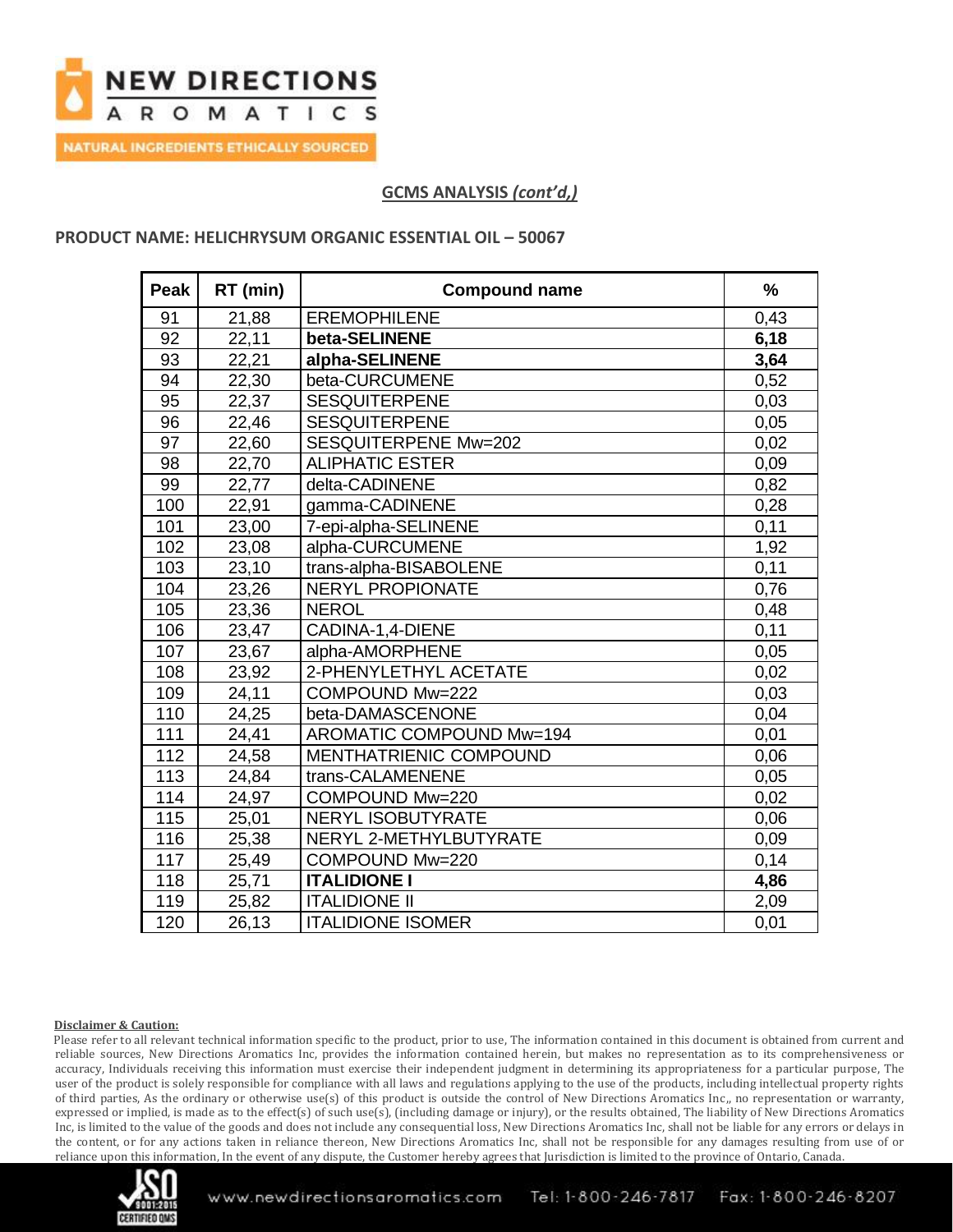

# **GCMS ANALYSIS** *(cont'd,)*

### **PRODUCT NAME: HELICHRYSUM ORGANIC ESSENTIAL OIL – 50067**

| Peak | RT (min) | <b>Compound name</b>            | $\frac{9}{6}$ |
|------|----------|---------------------------------|---------------|
| 121  | 26,50    | alpha-CALACORENE                | 0,07          |
| 122  | 26,69    | cis-JASMONE                     | 0,02          |
| 123  | 27,14    | <b>ITALIDIONE ISOMER</b>        | 0,18          |
| 124  | 27,23    | <b>ITALIDIONE III</b>           | 1,02          |
| 125  | 27,64    | <b>NERYL VALERATE</b>           | 0,08          |
| 126  | 28,00    | <b>ALIPHATIC ESTER</b>          | 0,01          |
| 127  | 28,21    | <b>CARYOPHYLLENE OXIDE</b>      | 0,07          |
| 128  | 28,27    | NERYL METHYLVALERATE            | 0,04          |
| 129  | 28,36    | COMPOUND Mw=236                 | 0,03          |
| 130  | 28,72    | <b>ALIPHATIC DIONE</b>          | 0,03          |
| 131  | 28,84    | <b>NEROLIDOL</b>                | 0,11          |
| 132  | 28,93    | PENTADECANAL                    | 0,03          |
| 133  | 29,11    | <b>CAPRYLIC ACID</b>            | 0,02          |
| 134  | 29,28    | <b>NERYL CAPROATE</b>           | 0,10          |
| 135  | 29,41    | <b>AROMATIC COMPOUND Mw=200</b> | 0,01          |
| 136  | 29,52    | SESQUITERPENOL                  | 0,02          |
| 137  | 29,58    | Epi-CUBENOL                     | 0,01          |
| 138  | 29,78    | <b>CUBENOL</b>                  | 0,06          |
| 139  | 29,88    | <b>GERANYL TIGLATE</b>          | 0,03          |
| 140  | 30,10    | <b>GUAIOL</b>                   | 0,10          |
| 141  | 30,22    | COMPOUND Mw=235                 | 0,03          |
| 142  | 30,29    | 2-PHENYLETHYL TIGLATE           | 0,05          |
| 143  | 30,42    | <b>SESQUITERPENONE</b>          | 0,02          |
| 144  | 30,46    | <b>ALIPHATIC DIONE</b>          | 0,04          |
| 145  | 30,53    | <b>AROMATIC COMPOUND</b>        | 0,01          |
| 146  | 30,65    | 10-epi-gamma-EUDESMOL           | 0,03          |
| 147  | 30,69    | <b>SESQUITERPENOL</b>           | 0,02          |
| 148  | 30,91    | EUDESMA-5-EN-11-alpha-OL        | 0,25          |
| 149  | 30,98    | SESQUITERPENOL                  | 0,02          |
| 150  | 31,23    | <b>EUDESMOL ISOMER</b>          | 0,13          |

#### **Disclaimer & Caution:**